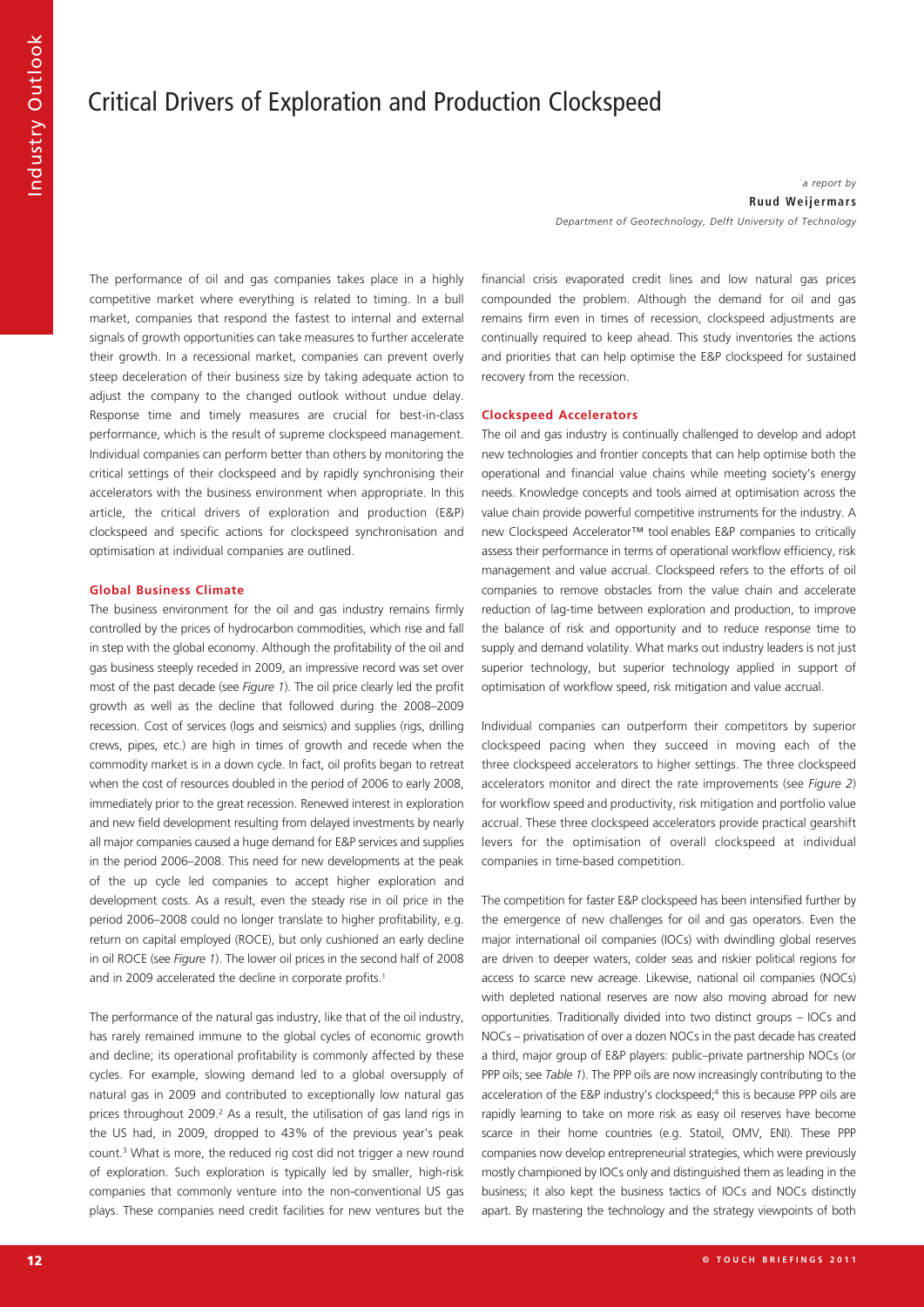

## **Figure 1: Average Oil Industry Return on Capital Employed versus Annually Averaged Oil Price (Brent Blend)**

Returns on capital employed (ROCE) had fallen back to 11% in 2008 and a mere 5% in 2009, but were *preceeded by impressive ROCEs of 23% on average for the five-year period prior to the great recession. Arrows show likely short-term trend for 2010 and beyond.*



### **Figure 2: Clockspeed Accelerators**

*Optimisation actions can improve sub-optimum settings (A), via improvements (B) to optimum setting (C).*

## **Table 1: Selected Operators with Major Assets in the Upstream Oil and Gas Business**

| <b>NOCs</b>      | <b>PPPs</b>              | <b>IOCS</b> |             |
|------------------|--------------------------|-------------|-------------|
| State oils       | <b>Transitional Oils</b> | Private Oil |             |
|                  |                          | Supermajors | Independent |
| Aramco           | ENI                      | Exxon       | Marathon    |
| Petronas         | <b>OMV</b>               | Chevron     | Hess        |
| Pertamina        | Petrobras                | Shell       | Occidental  |
| PDVSA            | Statoil                  | <b>BP</b>   | Valero      |
| PEMEX            | Gazprom                  | Total       | Anadarko    |
| CNP <sub>C</sub> | ONGC                     | Conoco      | Apache      |
| NNP C            | CNOOC                    | Repsol      | Sunoco      |

*IOC = international oil company; NOC = national oil compay; PPP = public–private partnership.*

sides, PPP oils are now beginning to gain a considerable competitive advantage. These companies have begun to use sophisticated decisionmaking models for balancing business risks and opportunities, all critically subject to internal and external time dependencies.

A benchmark study4 of the relative clockspeed performance (using time-series and cross-sectional analysis of major key performance indicators [KPIs]) over the period 2003–2007 shows that clockspeed leaders among supermajor IOCs are Exxon, Shell and Chevron. Laggards in this peer group of IOCs are Total, ConocoPhillips and BP. For example, BP did everything right until operational risk mitigation started to fail, leading to three major disasters: the Texas City refinery explosion (2005), the Alaskan pipeline explosion (2006) and the Thunderhorse platform collapse in the Gulf (2006, partly attributed to hurricane Katrina's impact). That made BP a clockspeed laggard over the period 2003–2007. Subsequent improvements made by BP management may well turn the company into a future clockspeed leader. For the world's top six PPP oil companies, clockspeed leaders (over the period 2003–2007) are4 ENI, ONGC, and Statoil. Laggards in the PPP Oil peer group are OMV, Gazprom, and Petrobras. A matrix of clockspeed accelerators inventoried in an earlier study<sup>5</sup> shows where improvements can still be made for all players. For example, time elapsed in project assessment versus time spent working with partners in the early concession stages can be shortened. Methods for improving the probability of succes in international co-operations have also been modelled in earlier research. 6,7

The above conclusions are based on performance immediately prior to the impact of the financial crisis. The great recession of 2008–2009 has not only depressed oil profits (see *Figure 1*), but also nose-dived share prices of all IOCs (i.e. supermajors and independents alike; see *Figure* 3). A recent study<sup>1</sup> showed that the oil business recovery for nearly all supermajors has begun since May 2009. In the years prior to the recession, oil profits (ROCEs, see *Figure 1*) and capital gains in oil shares (see *Figure 3*) generally have outperformed the S&P500 by a factor of 1.5–2. This means that the E&P industry's general pace of clockspeed has been fairly high, in spite of its portfolio with long life-cycle assets. Options for the resumption of clockspeed acceleration to recover rapidly from the great recession and actions to achieve and maintain best-in-class performance for individual companies are outlined below.

# **Clockspeed Drivers**

Growth speeds in the up cycles of the business climate are faster, but profits must be taken during down cycles as well, particularly in a recovery from a recession. The performance of E&P clockspeed accelerators 1, 2 and 3 is commonly affected by the following external uncertainties:

- The oil price sets the stage for corporate earnings. E&P earnings are dictated by the raw commodity price and not much affected by the other business segments of vertically integrated E&P companies (except for refinery margins, which are highly sensitive to conjectural decline). High prices for oil and natural gas are good for the business, but not beyond the price elasticity that starts to favour the development of energy alternatives too fast and before the fossil fuels have been depleted. Inter-fuel competition and environmental legislation will intensify over the next decade. Energy conservation can have a substantial effect on the demand for oil and gas. Additionally, increasing volatility in the oil price provides a real challenge for field development decisions.
- The cost of supplies and services for field producers must remain in check. Increasing development costs for complex discoveries mean positive net present values (NPVs) only occur if the cost of development is matched by larger field sizes, but these are getting scarcer. Operators must be cost-effective, but still support suppliers and service companies to survive the recession. Service providers feel the impact of business cycles more than any other company in the oil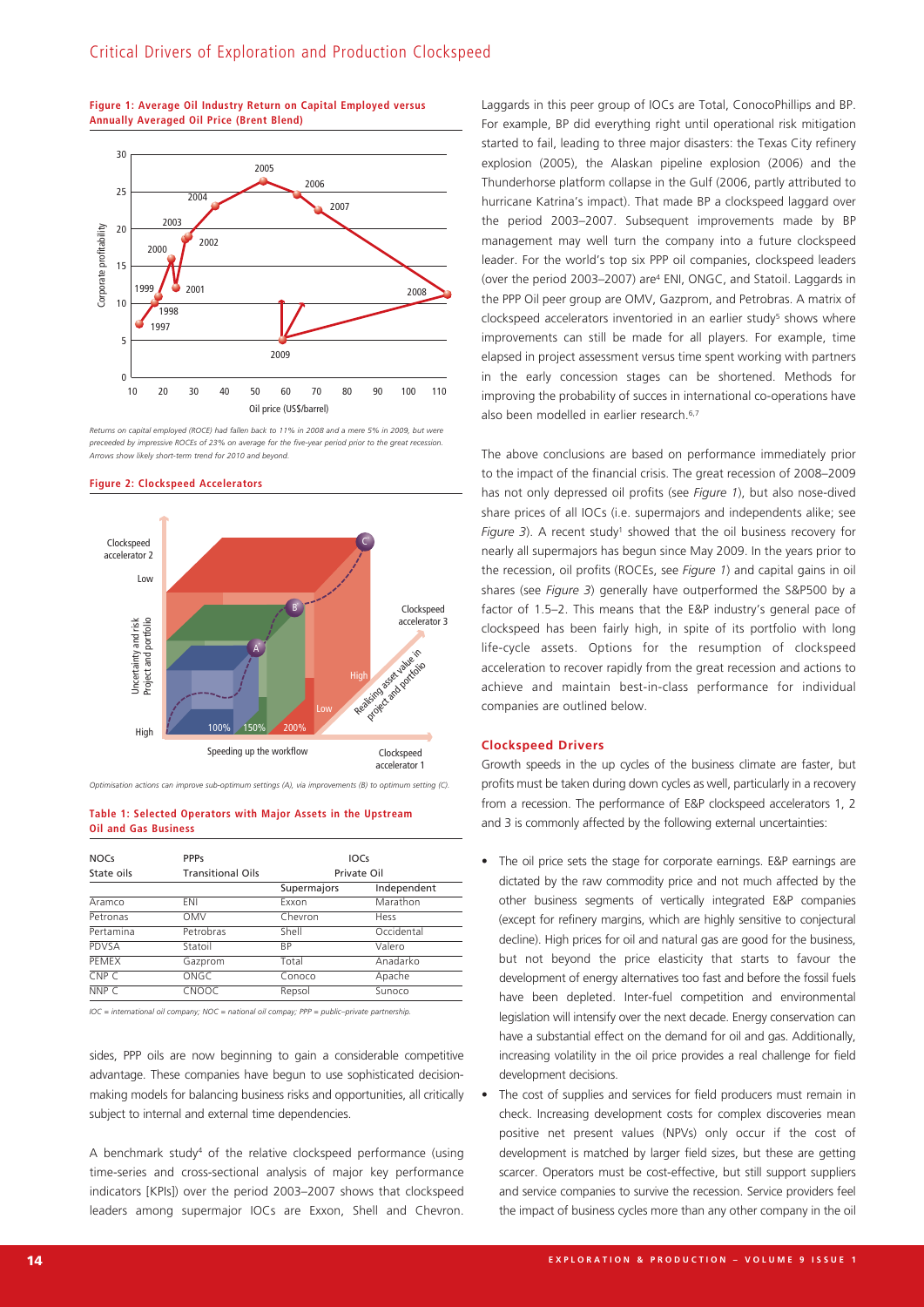# **Box 1: Accelerator 1 Actions**

# *Synchronisation – Under Recession*

- Balance lower oil prices by mothballing subeconomical activities such as heavy oil projects and development of risky unconventional resources to mitigate the drop in income.
- Reduce operating expenditure by reducing payroll for redundant tasks when field development projects are stalled to maintain a high productivity per employee.
- Defer exploration activity to counter short-term drop in income and avoid steep rises in production costs.
- Retain strengths in people, technology and processes in order to ensure that the company maintains its capacity to respond when the business climate recovers from the recession to offer new growth opportunities.

#### *Optimisation – Always*

- Complete field development projects faster, with better production efficiency and higher recovery rates.
- Avoid steep climbs in working capital, capital expenditure (CAPEX) and fixed assets, when earnings lag behind – speedy return on investment (ROI) needs to be assured in all new project investments, mergers and acquisitions.
- Hire well-trained professionals from low-labour-cost countries – if available – as this can translate into higher ROI.
- Validate income benefit (impact on net present value [NPV], internal rate of return (IRR), net present benefit [NPB]) of new technology before introducing it; pilot projects deserve extra credit to validate the potential of promising solutions.
- Increase income by enhancing the recovery rate from ageing reservoirs using technology with net income gain; keep production costs down.
- Enhance efficiency and alignment of internal business processes and ensure effective internal co-operation.
- Invest in people's professional development, continued education and leadership succession.
- Intensify organisational learning to better integrate people, technology and business processes (i.e. boosting the corporate IQ).

and gas business. <sup>8</sup> They must adjust rapidly and downsize, as there is no continuity in bulk income as is the case for production companies.

E&P companies can take the following three steps to ensure that their clockspeed management achieves optimum results under all circumstances and in any global business environment: benchmark how the company's clockspeed performance compares with that of peers; identify which accelerators are lagging in performance; and formulate synchronisation and optimisation actions to realign the company clockspeed better with the critical drivers of the E&P business. Step 1, the clockspeed benchmarking methodology, has been described elsewhere. 4,9 Step 2, the identification of performance lag sources, benefits from such a benchmark; benefits from such a benchmark; companies therefore should regularly assess their clockspeed drivers to identify and remediate lagging performance. Asking the right questions and seeking answers provides an alternative

## **Figure 3: Realtime Share Price Performance of Selected International Oil Companies**



*Supermajors (Exxon, Chevron and Conoco) and independents (Marathon, Hess and Occidental) prior to (2005–mid-2008) and over the great recession (mid-2008 and onward). Reference performance is given by the American Oil Index (XOI). The independents outperformed the XOI.*

## **Figure 4: Rise and Fall of Earnings per Employee from Quarterly Company Reports Over the Recession Period**



*The income loss of Conoco in Q4 2008 amounted to negative earnings of 940,000 US\$/employee for that quarter, but has been truncated to preserve plotting space.*

when no reliable benchmark data on clockspeed are available. Step 3 formulates practical actions to adjust critical clockspeed drivers, as outlined below. Improvement of the settings of the three clockspeed accelerators at individual companies first requires insight into how the 2008–2009 recession commonly affected E&P companies.

# *Impact of the Great Recession on Clockspeed Accelerator 1 of E&P Companies*

Workflow speed and workflow efficiency translate to profit per employee as people utilise tools and processes in an interconnected workflow.<sup>9</sup> Workflow loops in well optimisation revolve in days and weeks, in production optimisation over months and in field optimisation over years. A concise measure for workflow efficiency is earnings per employee. Faster asset management related to workflow efficiency translates to higher net cash flows. Consequently, a driver of Clockspeed Accelerator 1 is increasing earnings per employee. Clockspeed Accelerator 1 provides a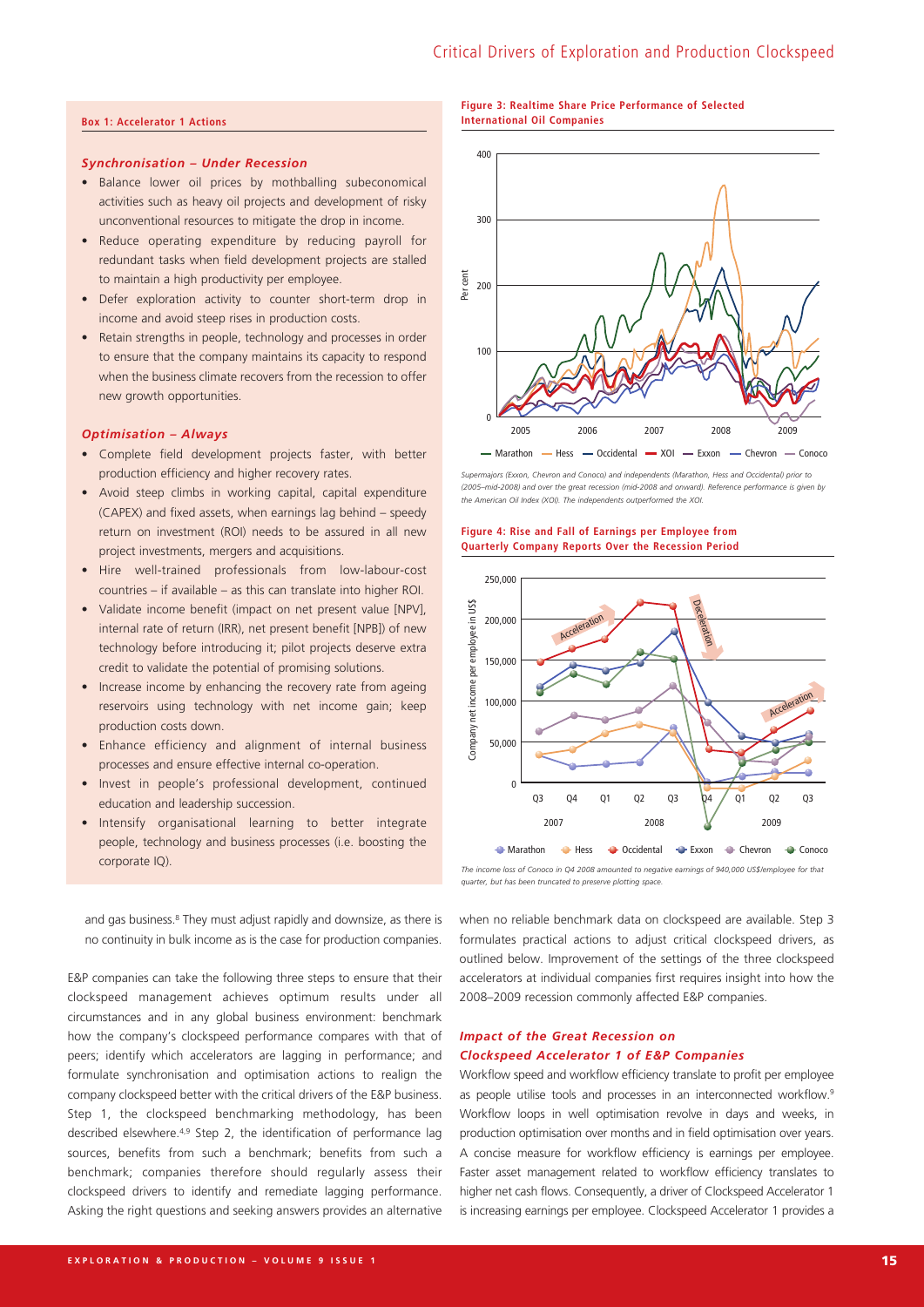# **Figure 5: Volatility in Total Shareholder Return Prior To and Over the Recession Period**



Percentage returns show how many cents were earned by investors (+ %) or lost (- %) on each dollar *invested in the company as the compound effect of dividends, capital gains and share buy-backs.*

**Figure 6: Deceleration of Returns on Capital Employed Towards the Recession Period**



major support tool for simultaneously monitoring and connecting performance in the product value chain and the financial value chain. Immediately prior to the recession, nearly all oil operators were accelerating earnings per employee (see *Figure 4*). The recession reversed the acceleration into a deceleration for all. The difference in the performance of oil companies is in their control of the deceleration rate and the subsequent recovery to rapidly resume acceleration of earnings per employee. For example, *Figure 4* shows how the slope of deceleration is steeper for some than for others over the recession period. Conoco fell deep in Q4 2008, but used the down cycle to write down a US\$5 billion loss on its Lukoil assets. Earnings per employee need to recover swiftly for all companies by mitigating decline in oil and gas revenues by reducing capital and operational costs. Fine-tuning of the company's clockspeed improves the efficiency of technology deployment and project execution operations. Critical in this clockspeed approach is retaining the connection between the physical product value chain and financial value chain. The final section (see *Box 1*) formulates common actions to further optimise Clockspeed Accelerator 1.

## **Box 2: Accelerator 2 Actions**

# *Synchronisation – Under Recession*

Review how the company is affected by the recession and take adequate measures to mitigate the negative results for the business, and seize opportunities instead.

## *Optimisation – Always*

- Increase the reliability of equipment and facilities such that the frequency of failures is reduced.
- Avoid delays in project completions; companies that delay on projects already started but with belated delivery lose money. 10
- Optimise health, safety and environment (HSE) performance under all circumstances, as this is required for ethical reasons and corporate reputation and to avert disasters that might bite hard into the corporate earnings and brand name.
- Base investment decisions on sound uncertainty modelling and risk analysis to ensure that decisions about new technology and business opportunities are supported by the right resources at the right time. The decision-making process for new investments needs to go further than net present value [NPV] calculations.
- Balance risk and opportunity to avoid a steep drop in earnings, which is a key performance indicator (KPI) for poor risk management if unsteady over the medium term.
- Avoid undue (country) risk.
- Avoid volatility in stock performance as it may upset prudent investors. Once they move away, it may be hard to lure them back from another profitable business segment.

# *Impact of the Great Recession on Clockspeed Accelerator 2 of E&P Companies*

This most critical dimension of E&P clockspeed focuses on the improvement rate of risk mitigation. At the field level, risk mitigation involves minimising deferred production by rapid remedies to equipment failure, reservoir damage and facility malfunctioning, hand in hand with innovative development solutions so that production can be accelerated. For example, Schlumberger's while-drilling telemetry achieved a reduction of average hours between failures in dedicated programmes to boost reliability (PowerPulse started in 1993, succeeded by TeleScope in 2004; both programmes achieved a 400% improvement in reliability).<sup>7</sup> Operational excellence and keen dedication to health, safety and environment (HSE) standards without costly accidents translates to extra cash earned. If companies make a mesh instead, investors will recognise this as expressed in a high volatility for ROCE and higher Betas for stock price volatility. Under the financial crisis, the companies' single biggest risk exposure was a sustained implosion of their share price, wiping out market capitalisation. Investors in the oil sector have endured steep reductions in total shareholder returns (TSRs) since the onset of the great recession. *Figure 5* graphs the dip in TSRs over the recession period for selected companies. Handling the crisis well at individual companies means climbing out of the recession relatively fast. The prudent investor rewards such companies for their efforts by buying into potential capital gains. A steep dive in TSR and lagging recovery is an expression of poor